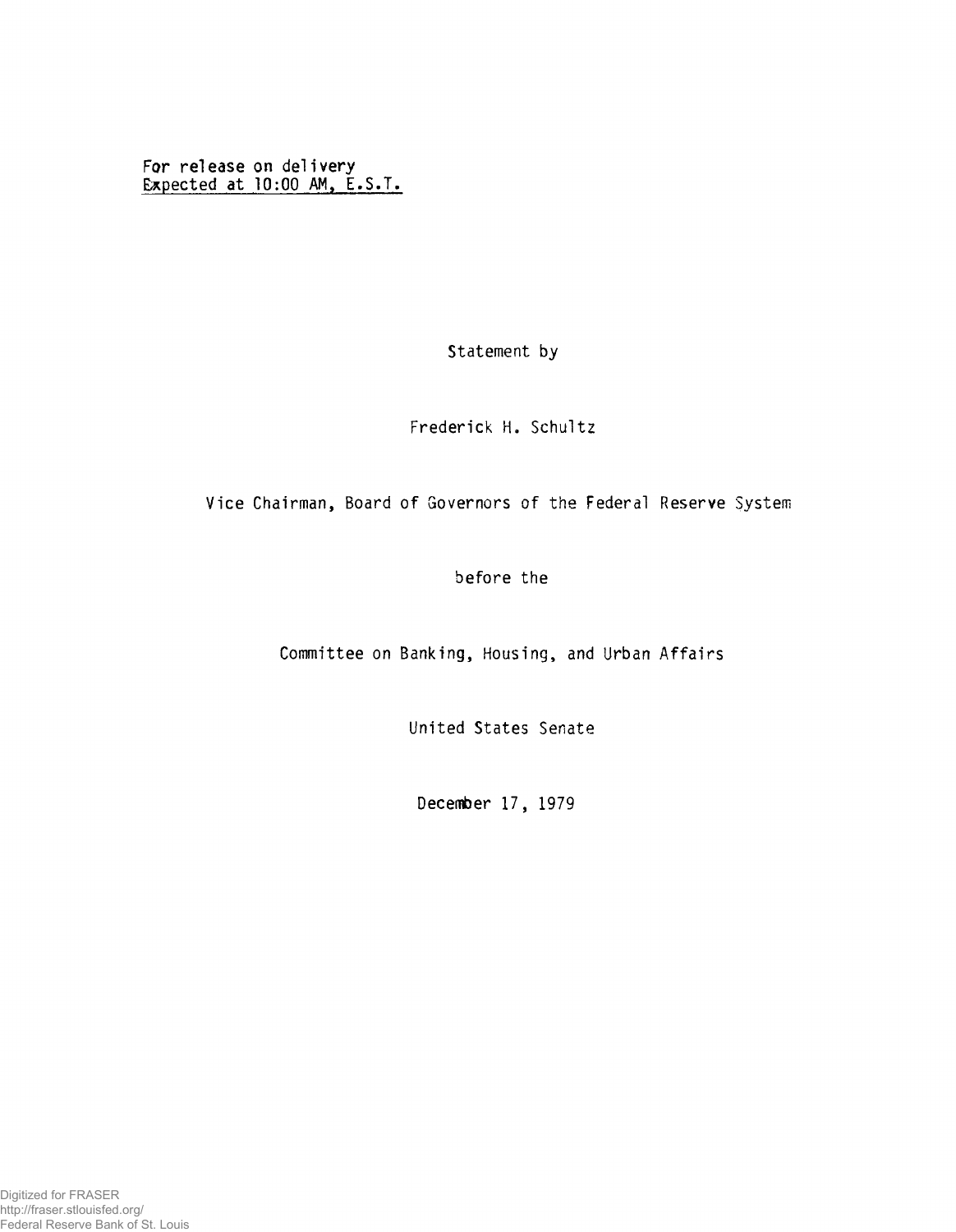I am pleased to appear before the Senate Banking Committee today to present the views of the Federal Reserve Board on S. 1988. This bill would grant additional lender groups the authority, now limited to national banks, to set loan rates up to one percentage point above the Federal Reserve ■''count rate regardless of any state law stipulating a lower ceiling. In addition, it would permit any state to reimpose its state usury limits by enacting overriding legislation. Another provision of the bill, also subject to state override, specifies that rates paid on deposits would be exempt from state usury regulation.

The Board has long been concerned about the adverse impact that usury ceilings can have on the availability of funds in local credit markets, and has frequently stated its opposition to such artificial constraints. In general, regulatory limits on loan charges tend either to have little or no effect (when market-determined rates are at or below the ceiling) or to be counterproductive (when market-determined rates are above the ceiling). When nominal market interest rates are high, as at present, usury ceilings typically distort credit flows by inducing lenders to channel funds into assets or geographic areas less affected by ceilings. Nonprice lending terms in restrained markets may be tightened severely to compensate for the relatively low nominal interest rates that can be charged, and credit may become totally unavailable except to the most highly qualified borrowers.

Because of the Board's view that credit markets function most effectively when allowed to operate as freely as possible, we support in principle the removal of impediments posed by usury laws. Nevertheless, serious concern has been expressed by some Board members about Federal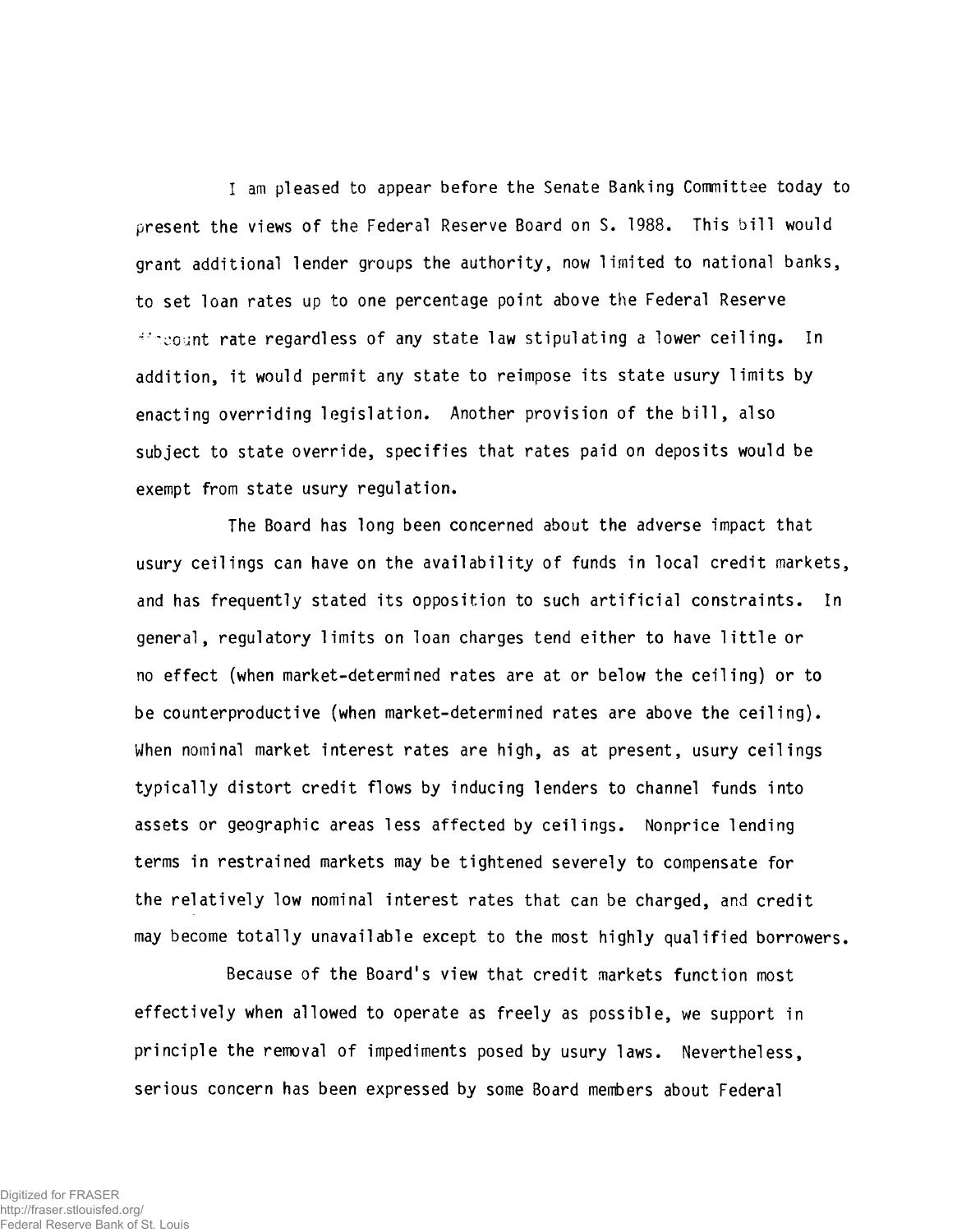preemption of state law. Also, the Board strongly recommends against tying ceiling rates to the Federal Reserve discount rate. The Board believes that a more effective long-range solution to rate ceilings should continue to be sought— for national as well as state banks and other institutions. While a majority of the Board feels that S. 1988 can be supported as a stop-gap measure, we urge that a more appropriate reference rate than the Federal Reserve discount rate be selected, and that a sufficient differential above that rate be specified to allow more adequate flexibility in various credit markets.

Many members of the Congress are understandably reluctant to preempt state laws or constitutional provisions. The Board also feels that corrective action at the state level would be the most desirable way to redress the counterproductive effects of state usury laws. Quite a few states, in fact, have already revised their usury or other lending statutes since the beginning of this year, although some revisions have been outdated by subsequent market developments. Further state action would await the next legislative sessions or, as in Arkansas, the process of constitutional amendment.

S. 1988 would immediately address the market dislocations due to rate ceilings in any state. As noted earlier, it also would honor state prerogatives by enabling legislatures to reject the rate flexibility provisions of this bill through passage of a new state law reaffirming existing regulations. In the view of the majority of the Board, this approach would provide adequate preservation of state authority to regulate lending practices. However, some members of the Board have strong reservations about endorsing legislation that would further encroach upon state powers.

**-** 2 **-**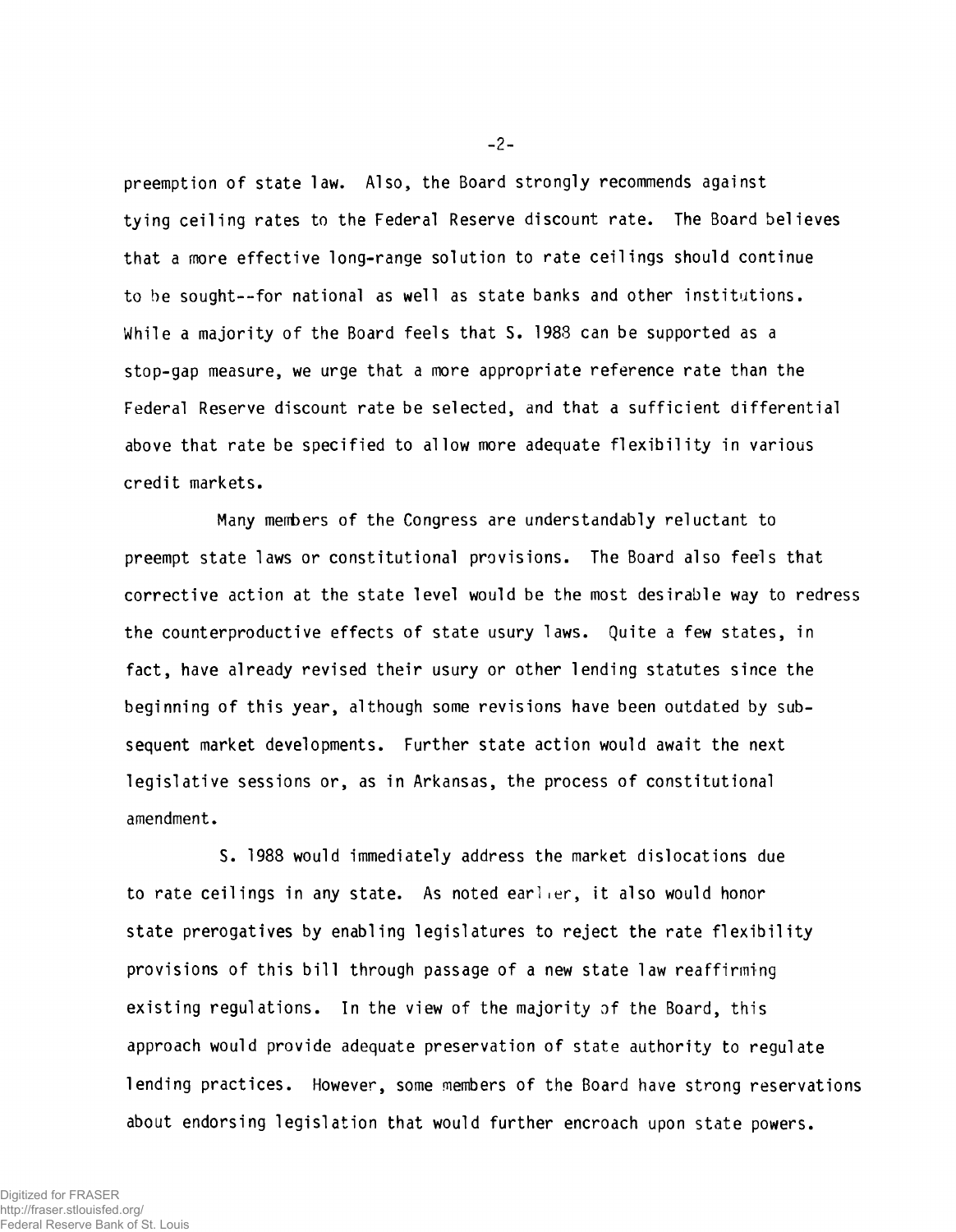The proposed bill would peg the maximum permissible lending rate at one percentage point above the discount rate on 90-day commercial paper prevailing in the Federal Reserve district in which a lending institution is located. The Board recognizes that this formulation has applied to national banks since 1933. Nevertheless, we have strong reservations about it, and I would like to invite your further reflection upon the advisability of indexing loan rate ceilings to the discount rate.

The Federal Reserve discount rate is a short-term rate; by comparison, many of the target credit markets of the proposed bill involve long-term lending, such as home mortgage loans, as well as shorter-term credit. It is unusual for interest rates across maturity categories to be patterned in such a way that a one percentage point markup over the discount rate would provide much practical relief from usury ceilings in all markets. Even now, with the discount rate at a historically high 12 percent, a one percentage point markup would leave the ceiling lending rate below average home mortgage rates in many areas. .Moreover, the discount rate is an administered rate, not a market rate, and may not always closely reflect levels or movements even of short-term market rates. In general, we feel it unwise to single out a tool of monetary policy for a purpose, such as indexing, not directly policy related.

As you know, other bills enacted or now under consideration by the Congress deal with restrictive state usury ceilings in somewhat different ways than S. 1988. The recently enacted Public Law 96-104, which in effect applies only to Arkansas, pegs permissible rates for business and agriculture loans of \$25,000 or more to the discount rate, but allows for a five percentage

 $-3-$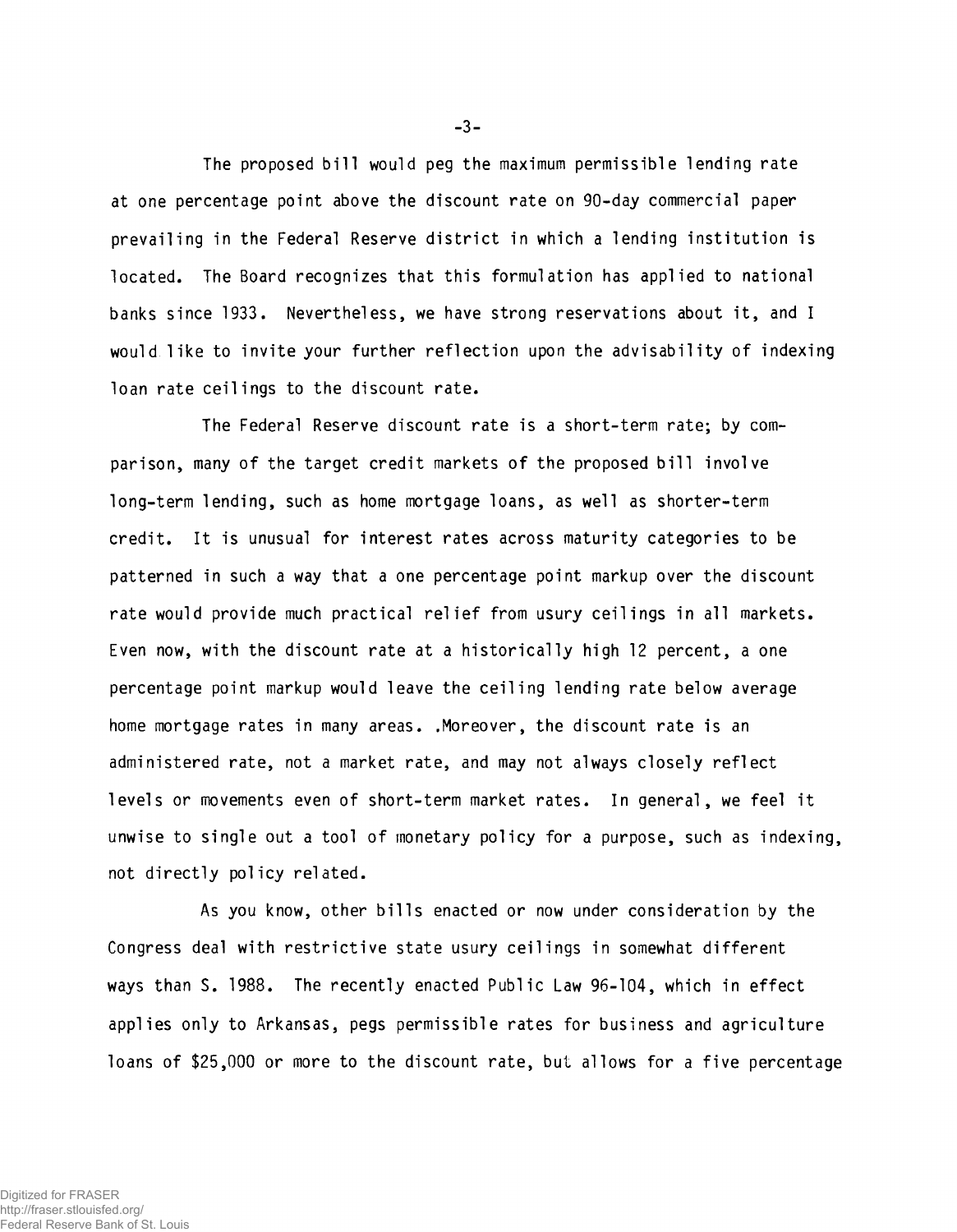point differential. A provision in the proposed Financial Institutions Deregulation Act would remove usury ceilings on home mortgage loans altogether for a broad spectrum of lenders. In contrast to these approaches, the indexing formulation of S. 1988 provides relatively little relief from state usury ceilings. We suggest as an alternative that outright removal of ceilings be considered, or if a ceiling is to be maintained, that a market rate of medium or long maturity be used as a reference rate, and that a markup be established to allow a wider degree of rate flexibility in the target credit markets.

In this connection, I would observe that experience with floating-rate usury ceilings in several states has shown that even a market rate of appropriate maturity may not always perform the pegging function in a fully satisfactory manner. Illinois, for instance, had employed a ceiling for residential mortgage loans that was 2-1/2 percentage points above an index of long-term U.S. government securities yields. However, yields required by lenders on home mortgage loans in unconstrained markets subsequently rose above this floating ceiling, and the volume of home mortgage lending in Illinois was curtailed. Consequently, in November of this year, the Illinois legislature suspended any ceilings on home mortgage rates through the end of 1981.

I would also note that the sponsors of S. 1988 have emphasized the goal of equalizing competition among national banks and ocher depository institutions. The Board shares the view that, in principle, similarly situated lenders should operate in similar regulatory environments. The bill would achieve partial competitive equality, inasmuch as the provisions now applicable to national banks would he extended to all federally insured state-chartered commercial and mutual savings banks, all federally insured savinqs and loan

 $-4-$